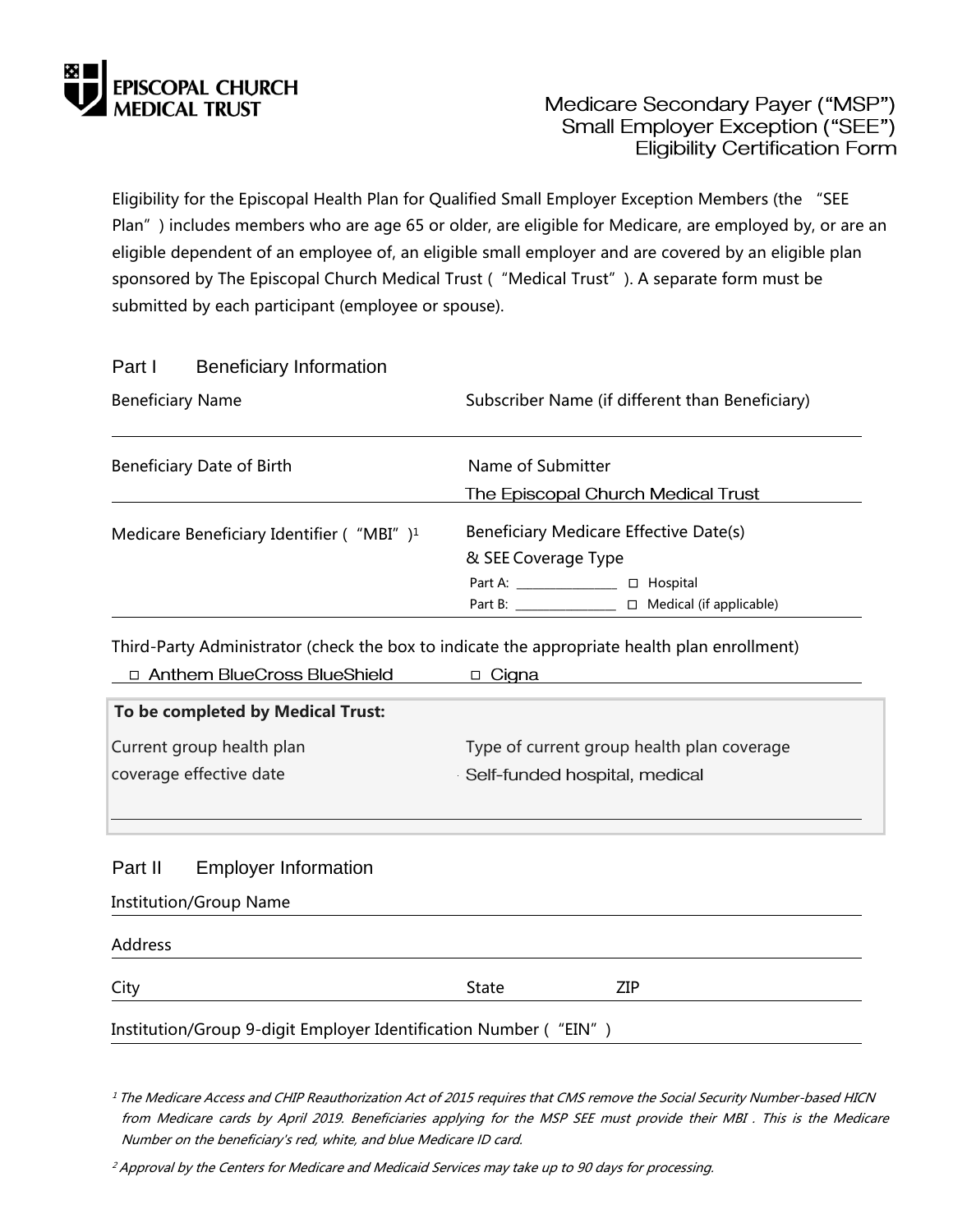Check the box below to certify the employer wants to apply for and participate in the Small Employer Exception to the Medicare Secondary Payer Rules.

 $\Box$  Yes Employer elects to participate in the MSP Small Employer Exception and certifies that it has had 19 or fewer employees for each working day in each of 20 or more calendar weeks in the current or preceding calendar year. This means the employer is exempt from the MSP rules and Medicare will become the primary payer of Medicare Part A claims and, if applicable, Medicare Part B claims, for individuals meeting the guidelines above.<sup>2</sup>

Please enter your current number of employees:

Include all full- and part-time employees who have worked (or you anticipate will work) at least 20 calendar weeks of the year. Consider any employee who receives a Form W-2 under this EIN and any self-employed cleric who receives cash remuneration for services rendered even if the cleric does not receive a Form W-2.

## Part III Certification and Signature

We hereby certify that this information is true and accurate as of the date of this certification. We agree to notify the Medical Trust if our employee count changes in the future from 19 or fewer employees to 20 or more, or from 20 or more employees to 19 or fewer. We certify that we have not had 20 or more employees on each working day in 20 or more calendar weeks in the current or preceding calendar year.

We understand that our election to participate in the Small Employer Exception means that Medicare will become the primary payer for Medicare Part A claims and, if applicable, Medicare Part B claims for the eligible active employees age 65 or over, and their spouses age 65 or over. We certify that each individual for whom we are providing an Employee Election Form has coverage because he/she is currently an active employee or the spouse of an active employee.

We understand that purposely providing incorrect information on this form may result in retroactive charges for medical coverage by the Medical Trust.

| Authorized Employer Representative Name (please print)               | Date |  |
|----------------------------------------------------------------------|------|--|
|                                                                      |      |  |
|                                                                      |      |  |
| Signature of Authorized Employer Representative                      | Date |  |
|                                                                      |      |  |
| Authorized Medical Trust Representative Name ( <i>please print</i> ) | Date |  |
|                                                                      |      |  |
| Signature of Authorized Medical Trust Representative                 | Date |  |